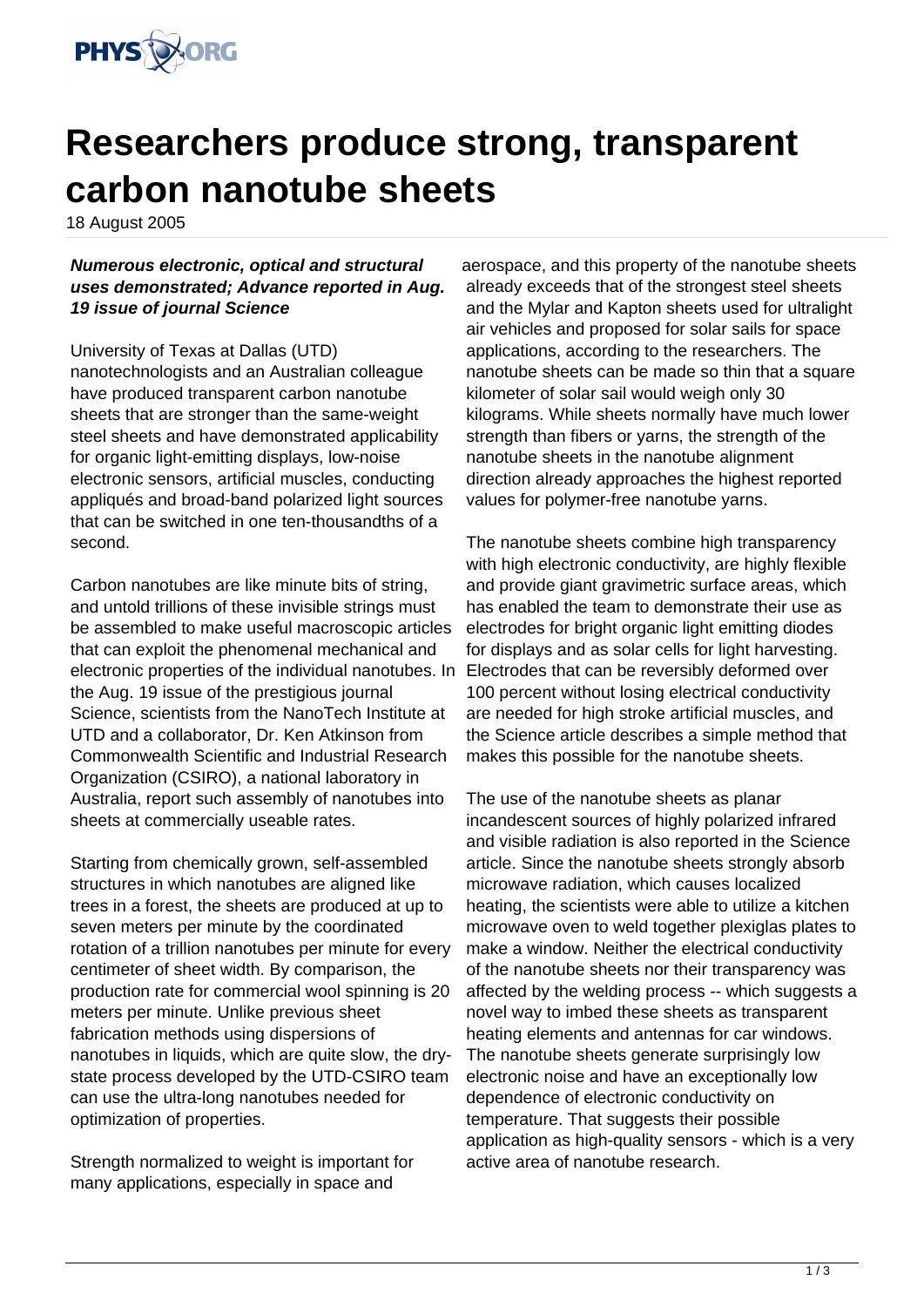

"Rarely is a processing advance so elegantly simple that rapid commercialization seems possible, and rarely does such an advance so quickly enable diverse application demonstrations," said the article's corresponding author, Dr. Ray H. Baughman, Robert A. Welch Professor of Chemistry and director of the UTD NanoTech Institute. "Synergistic aspects of our nanotube sheet and twisted yarn fabrication technologies likely will help accelerate the commercialization of both technologies, and UTD and CSIRO are working together with companies and government laboratories to bring both technologies to the marketplace."

The breakthroughs resulted from the diverse expertise of the article's co-authors. Dr. Mei Zhang and Dr. Shaoli Fang, NanoTech Institute research scientists, first demonstrated the nanotube sheet fabrication process, and this result was translated into diverse applications by the entire team. The other team members include Dr. Anvar Zakhidov, associate director of the NanoTech Institute; Christopher Williams, Zakhidov's graduate student from the UTD Physics Department; Dr. Sergey Lee and Dr. Ali Aliev, research scientists at NanoTech Institute, in addition to Atkinson and Baughman.

The applications possibilities seem even much broader than the present demonstrations, Baughman said. For example, researchers from the Regenerative Neurobiology Division at Texas Scottish Rite Hospital for Children, Dr. Mario Romero, Director, and Dr. Pedro Galvan-Garcia, Senior Researcher Associate, and Dr. Larry Cauller, associate professor in UTD's neuroscience program, have initial evidence suggesting that healthy cells grow on these sheets - so they might eventually be applied as scaffolds for tissue growth.

Baughman said that numerous other applications possibilities exist and are being explored at UTD, including structural composites that are strong and tough; supercapacitors, batteries, fuel cells and thermal-energy-harvesting cells exploiting giantsurface-area nanotube sheet electrodes; light sources, displays, and X-ray sources that use the nanotube sheets as high-intensity sources of fieldemitted electrons; and heat pipes for electronic

equipment that exploit the high thermal conductivity of nanotubes. Multifunctional applications like nanotube sheets that simultaneously store energy and provide structural reinforcement for a side panel of an electrically powered vehicle also are promising, he said.

UTD researchers began collaborating with their counterparts at CSIRO last year. In November 2004, the organizations achieved a breakthrough by downsizing to the nanoscale methods used to spin wool and other fibers to produce futuristic yarns made from carbon nanotubes.

The latest research was funded by the Defense Advanced Research Projects Agency, an agency of the United States Department of Defense, the U.S. Air Force Office of Scientific Research, the Texas Advanced Technology Program, the Robert A. Welch Foundation and the Strategic Partnership for Research in Nanotechnology.

Source: University of Texas at Dallas